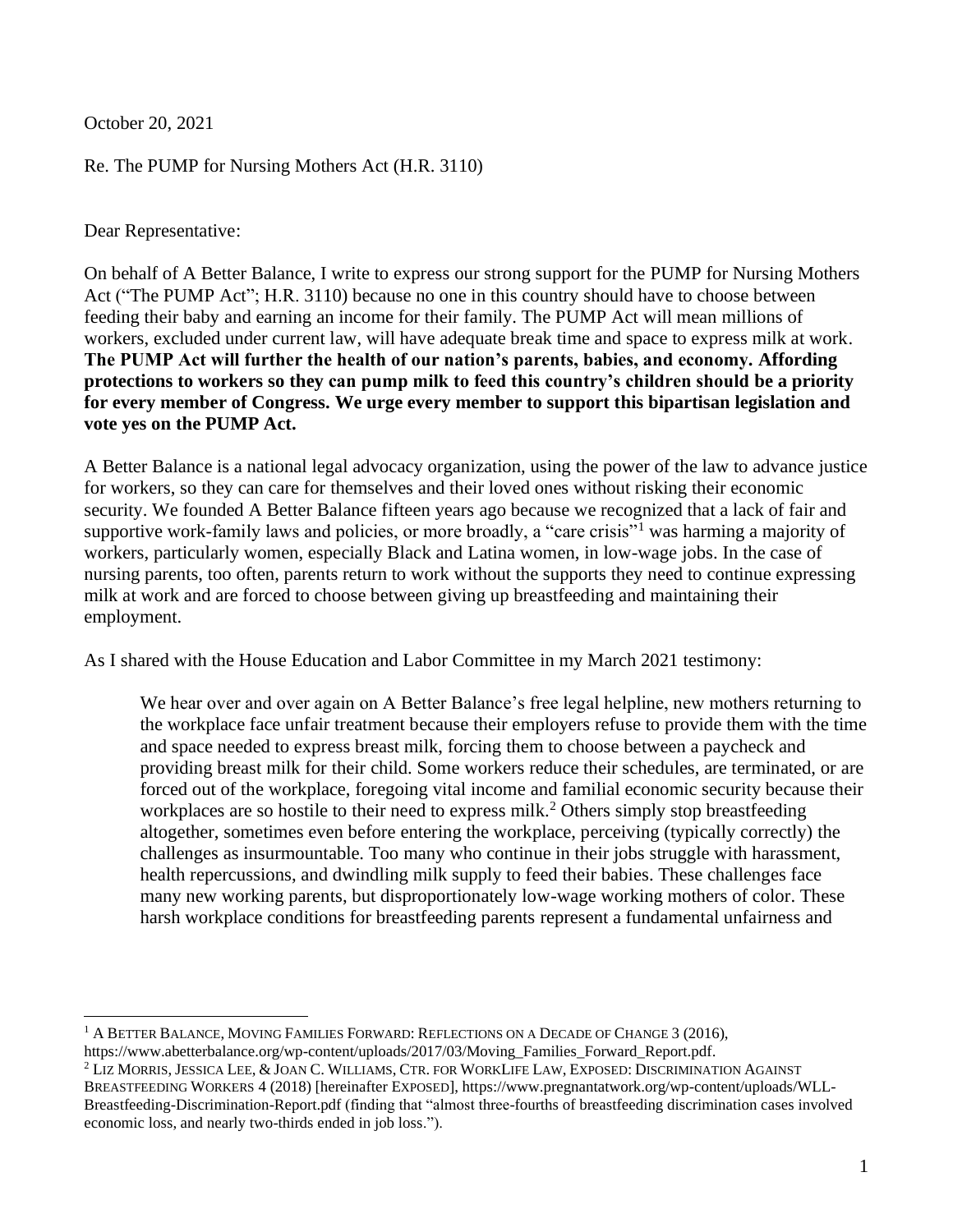inequity in our legal system—and reinforce the stereotype that motherhood and employment are irreconcilable.<sup>3</sup>

One worker who recently called A Better Balance's helpline, Sarah, is a certified medication assistant at a large long-term care facility in Kansas. Despite having thousands of employees, her employer disparaged her and put up roadblock after roadblock when she needed to pump at work, telling her once "I gave my baby the bottle—I couldn't imagine having a baby attached to me." After her supervisor berated her for needing to pump, and she attempted to find a space in the office to pump to no avail because a co-worker walked in, told her to "hurry up", and refused to leave the room, Sarah resorted to pumping in her car just once a day. Even then, her supervisor came to the parking lot to try and stop her from pumping. Because she was only allowed to pump once a day, she frequently became engorged and suffered painful clogged milk ducts. Meanwhile, at least of six Sarah's co-workers took smoke breaks multiple times a day without comment or issue. The contrast is startling and deeply upsetting.

Sarah is not alone in her struggle. I also shared Izabel's story with the committee:

Izabel,<sup>4</sup> a dental assistant in North Carolina, was fired shortly after submitting a doctor's note requesting three 15-minute pumping breaks during her shift. Prior to submitting the note, she had requested pumping breaks and her employer told her she could only pump once per day during her lunch break—which did not medically meet her breastfeeding needs—even though there were roughly three other dental assistants working in the office who could have helped her with her job duties while she took breaks. Although likely covered by the 2010 Break Time for Nursing Mothers Act, because of the law's limited enforcement, Izabel's ability to get her job back or be made whole were extremely limited.<sup>5</sup>

## **Breastfeeding Has Myriad Benefits for Parents & Babies But, As We Know Firsthand, Too Many Workplaces Lack Adequate Protections for Workers.**

Breastfeeding is increasingly common among American parents. According to a recent study by the United States Centers for Disease Control and Prevention survey, more than 84 percent of infants born in 2017 were breastfed for at least some amount of time.<sup>6</sup> The U.S. Dietary Guidelines for Americans and the American Academy of Pediatrics recommend exclusive breastfeeding for about 6 months, and continuing breastfeeding while introducing complementary foods until a baby is 12 months old or older.<sup>7</sup> At the same time, more than half of working parents return to their jobs before their babies are three months old; twenty-five percent of workers return within just two weeks of giving birth. This means that working parents who wish to continue breastfeeding will need to pump milk on a regular basis upon returning to work in order to continue feeding their children and to avoid serious health

<sup>3</sup> *Fighting for Fairness: Examining Legislation to Confront Workplace Discrimination: Hearing Before the Subcomms. On Civil Rights and Human Services and Workforce Protections of the H. Comm. On Ed. & Lab.,* 117th Cong. (2021), [hereinafter *Bakst 2021 Testimony*], https://edlabor.house.gov/imo/media/doc/BakstDinaTestimony0318211. pdf (testimony of Dina Bakst).

<sup>4</sup> Name changed to protect privacy and confidentiality.

<sup>5</sup> *Bakst 2021 Testimony, supra* note 3, at 18.

<sup>6</sup> *Breastfeeding Report Card*, CTRS. FOR DISEASE CONTROL & PREVENTION (2020) [hereinafter *Breastfeeding Report Card*], [https://www.cdc.gov/breastfeeding/data/reportcard.htm.](https://www.cdc.gov/breastfeeding/data/reportcard.htm)

<sup>7</sup> *Nutrition, Recommendations and Benefits*, CTRS. FOR DISEASE CONTROL & PREVENTION (2020)

https://www.cdc.gov/nutrition/infantandtoddlernutrition/breastfeeding/recommendations-benefits.html.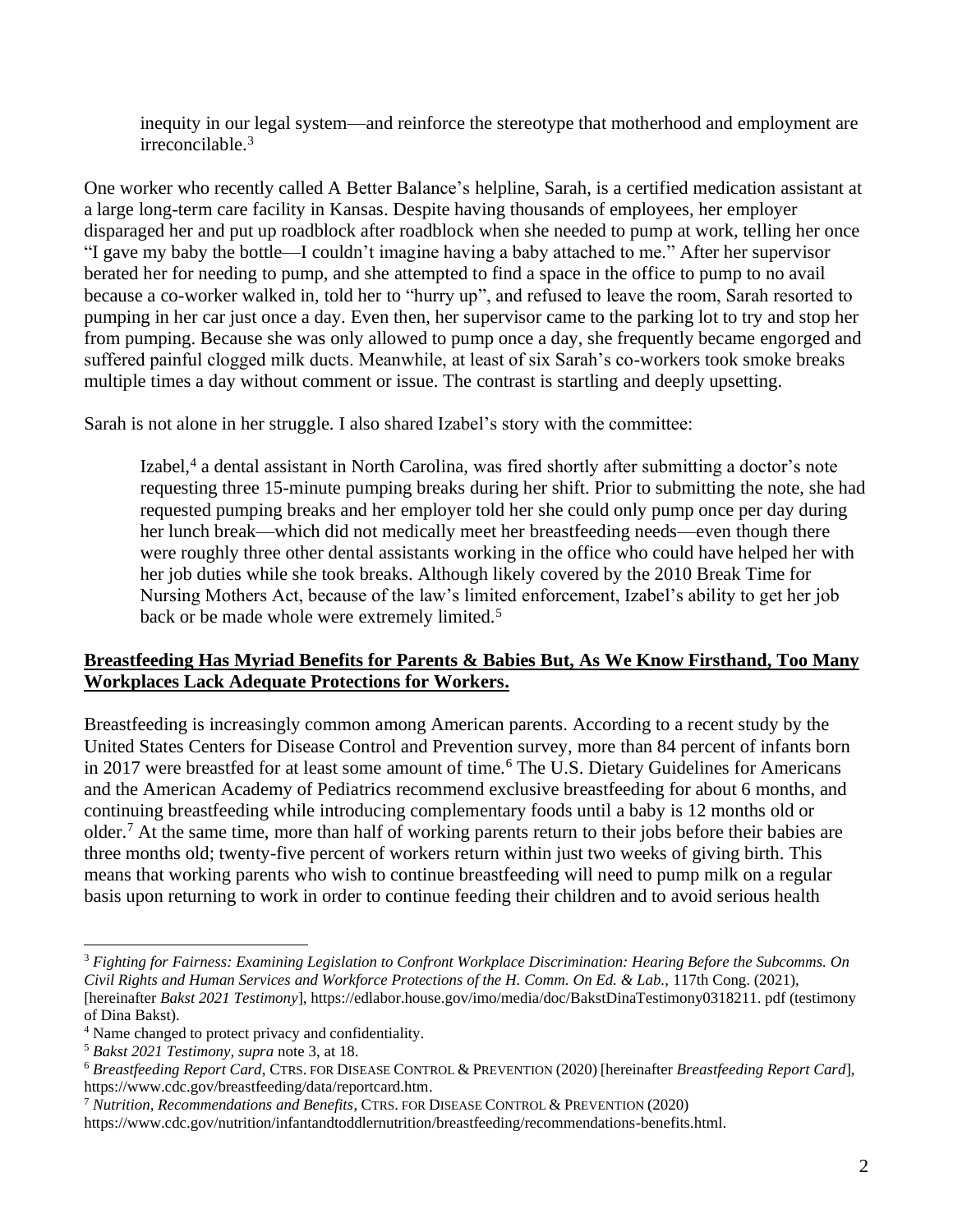consequences.<sup>8</sup> However, many parents returning to work find it incredibly challenging to pump because they are not provided with adequate break time or space to do so. This may explain why, although 84 percent of infants born in 2017 breastfed for some period of time, only slightly more than 58 percent were still breastfeeding at six months.<sup>9</sup>

The health benefits of breastfeeding are numerous. As I outlined in my testimony:

Research shows that breastfeeding has substantial health benefits for both mothers and babies. Breastfeeding protects babies from acute illnesses, such as infections and diarrhea, which can be serious especially in very young and vulnerable babies like those born preterm, as well as from longer-term conditions like childhood obesity and asthma.<sup>10</sup> Likewise, as Nikia Sankofa, the Executive Director of the U.S. Breastfeeding Committee, made clear in testimony before the House Subcommittee on Health, Employment, Labor, and Pensions and the Subcommittee on Workforce Protections in January 2020, the health benefits for mothers who breastfeed are significant, and include lower risk of breast cancer and heart disease.<sup>11</sup> Medical consensus urges breastfeeding infants for at least their first year of life in order to achieve these health benefits.<sup>12</sup>

## **Current Federal Law Leaves Behind Millions of Lactating Workers.**

In 2010, Congress passed the Break Time for Nursing Mothers Act as part of the Affordable Care Act. The law amended section 7 of the Fair Labor Standards Act of 1938 (29 U.S.C. 207) and affords workers "reasonable break time for an employee to express breast milk for her nursing child for 1 year after the child's birth each time such employee has need to express the milk" and "a place, other than a bathroom, that is shielded from view and free from intrusion from coworkers and the public, which may be used by an employee to express breast milk."

While groundbreaking, the 2010 law has three critical problems: 1) it excludes millions of workers; 2) it has inadequate remedies for employees whose rights have been violated; and 3) it lacks clarity around breaks and compensation.

*Prospective Study of 300,000 Chinese Women*, 6 J. AM. HEART. ASS'N 1 (2017).

<sup>8</sup> *See, e.g.*, Tara Haelle, *Women Who Have to Delay Pumping Risk Painful Breast Engorgement*, NPR (May 26, 2016, 1:53 PM), [https://www.npr.org/sections/health-shots/2016/05/26/479288270/women-who-have-to-delay-pumping-risk-painful](https://www.npr.org/sections/health-shots/2016/05/26/479288270/women-who-have-to-delay-pumping-risk-painful-breast-engorgement)[breast-engorgement.](https://www.npr.org/sections/health-shots/2016/05/26/479288270/women-who-have-to-delay-pumping-risk-painful-breast-engorgement)

<sup>9</sup> *Breastfeeding Report Card*, *supra* note 6.

<sup>10</sup> *See, e.g.*, Liesbeth Duijts et al., *Prolonged and Exclusive Breastfeeding Reduces the Risk of Infectious Diseases in Infancy*, 126 PEDIATRICS e18 (2010); Laura M. Lamberti et al., *Breastfeeding and the Risk for Diarrhea Morbidity and Mortality*, 11 BMC PUB. HEALTH 1 (2011); Thomas Harder et al., *Duration of Breastfeeding and Risk of Overweight: A Meta-Analysis*, 162 AM. J. EPIDEMIOLOGY 397 (2005); Christian M. Dogaru et al., *Breastfeeding and Childhood Asthma: Systematic Review and Meta-Analysis*, 179 AM. J. EPIDEMIOLOGY 1153 (2014).

<sup>&</sup>lt;sup>11</sup> Expecting More: Addressing America's Maternal and Infant Health Crisis: Hearing Before the Subcomm. on Health, *Employment, Labor, & Pensions of the H. Comm. on Ed. & Lab. & the Subcomm. on Workforce Protections of the H. Comm. on Ed. & Lab.*, 116th Cong. (2020) [hereinafter *Sankofa Testimony*],

<https://edlabor.house.gov/imo/media/doc/SankofaTestimony01282020.pdf> (testimony of Nikia Sankofa); *see also* Stanley Ip et al., *Breastfeeding and Maternal and Infant Health Outcomes in Developed Countries*, 153 EVIDENCE REP./TECH. ASSESSMENT 1 (2007); Sanne A.E. Peters et al., *Breastfeeding and the Risk of Maternal Cardiovascular Disease: A* 

<sup>12</sup> *Bakst 2021 Testimony*, *supra* note 3, at 19 (Citing *Sankofa Testimony*, *supra* note 11, at 1–2); *see also, e.g.*, AM. ACAD. OF PEDIATRICS, *Where We Stand: Breastfeeding*[, https://www.healthychildren.org/English/ages-](https://www.healthychildren.org/English/ages-stages/baby/breastfeeding/Pages/Where-We-Stand-Breastfeeding.aspx)

[stages/baby/breastfeeding/Pages/Where-We-Stand-Breastfeeding.aspx](https://www.healthychildren.org/English/ages-stages/baby/breastfeeding/Pages/Where-We-Stand-Breastfeeding.aspx) (last visited March 13, 2021).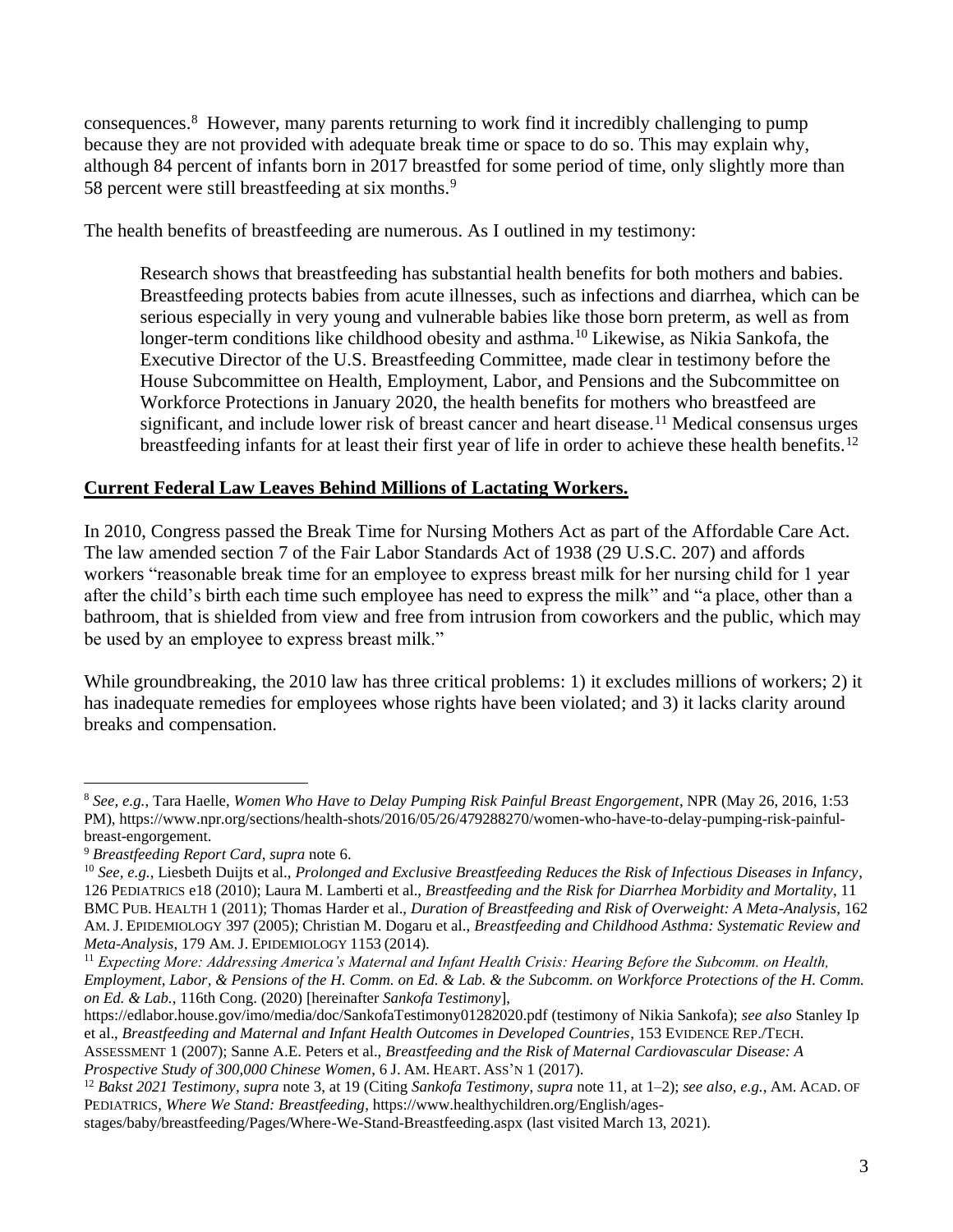- 1. **Current law excludes millions of nursing parents.** The 2010 law is housed in the overtime provisions of the Fair Labor Standard Act ("FLSA") which means that those workers exempted from overtime—nearly nine million women of childbearing age—are also excluded from the law's protections.<sup>13</sup> These millions of workers, including transportation workers, executive, administrative and professional workers, and many others, have no federal right requiring their employer to provide them break time and space to express breast milk. As I emphasized in my testimony, "There is no principled reason why these employees should be denied the law's protections: each industry is fully capable of standard or innovative solutions to ensure their employees do not have to choose between breastfeeding and their jobs…The U.S. Department of Health and Human Services' Office on Women's Health maintains an extensive and detailed website describing how various industries, such as restaurant and retail, can provide lactation break time and space, including video testimonials, employer best practices examples, and other resources.<sup>14</sup> In 2021, there is simply no excuse not to meet the needs of breastfeeding workers."<sup>15</sup>
- 2. **Current law has inadequate remedies for workers who experienced violations.** Given the current law's placement in the overtime provisions of the FLSA, the remedy for violations of the Nursing Mothers law is misaligned. Currently, the available remedy is to pay a worker any overtime owed to them. As I explained to the Education and Labor Committee in March,

"Such a remedy makes sense in the context of overtime: an employee who works fortyfive hours in a week without overtime pay should be compensated with the missing payment to be made whole. For a breastfeeding worker who has been denied time and space to pump, however, this remedy is nonsensical. A breastfeeding worker who is told she cannot clock out to pump has been denied an *unpaid* break. Therefore, she has no entitlement to payment and the law's contemplated remedy—compensation for wages is meaningless to her… These weak enforcement mechanisms are antithetical to the goal of ensuring that breastfeeding workers can get the timely accommodations they need to continue breastfeeding and keep their jobs"<sup>16</sup>

3. **Current law lacks clarity regarding pumping breaks and compensation.** Under current law, pumping breaks that are not taken during a paid break do not need to be paid. However, often, workers who are pumping may clock out but will still take phone calls, emails, or other work requests while pumping, and are then denied compensation for their time worked while pumping. Because the language in the law says that breaks may be uncompensated, confusion persists and violations can occur when employers continue to require employees to work while taking an unpaid pumping break.

<sup>13</sup> EXPOSED, *supra* note 2, at 26.

<sup>14</sup> *Lactation Break Time and Space in All Industries*, U.S. DEP'T OF HEALTH & HUMAN SERVS., OFFICE ON WOMEN'S HEALTH[, https://www.womenshealth.gov/supporting-nursing-moms-work/lactation-break-time-and-space-all-industries](https://www.womenshealth.gov/supporting-nursing-moms-work/lactation-break-time-and-space-all-industries) (last visited Mar. 13, 2021).

<sup>15</sup> *Bakst 2021 Testimony*, *supra* note 3. at 20.

<sup>16</sup> *Id.* at 21.